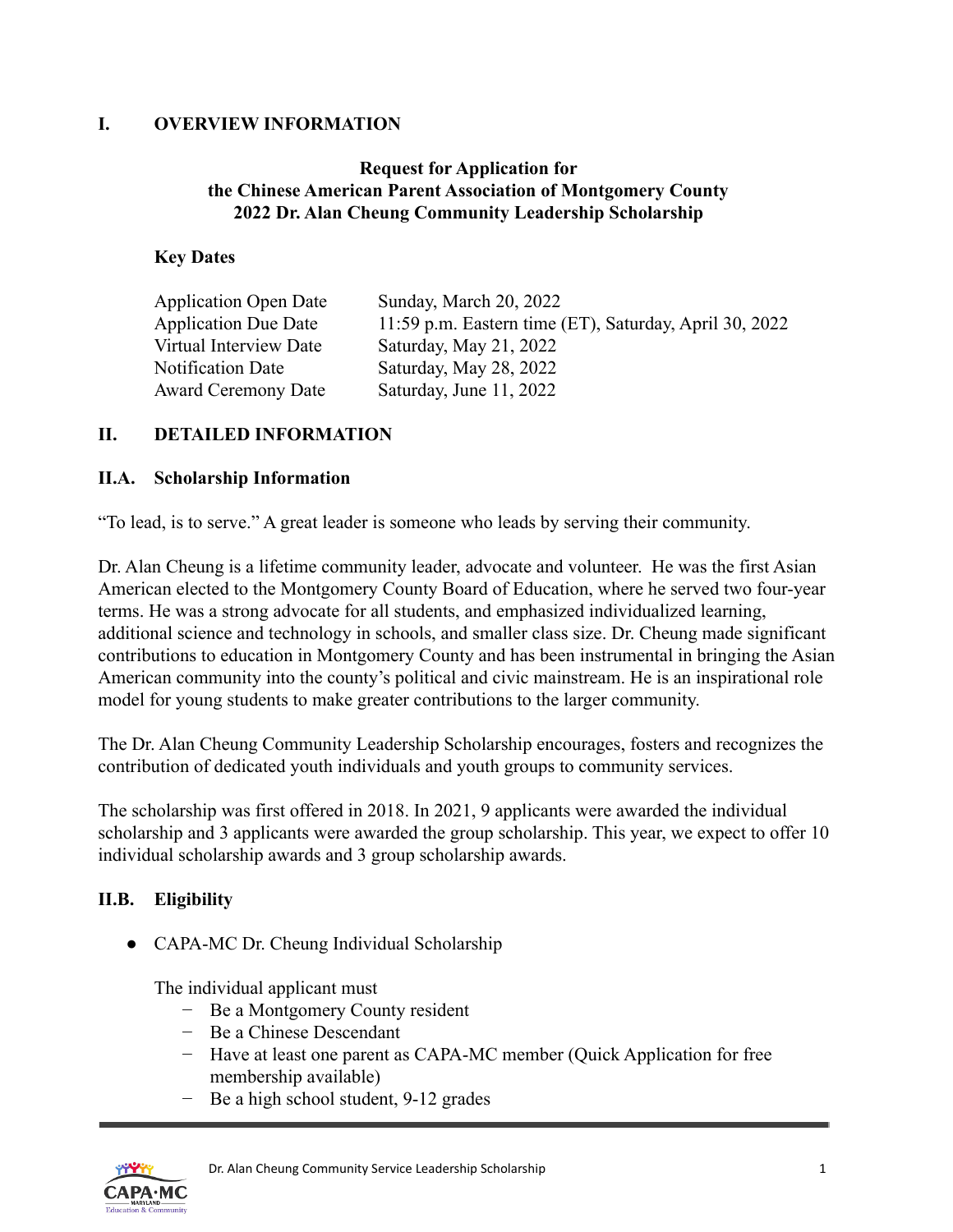- − Have unweighted GPA > 3.0
- − Have cumulative SSL hours > 75-hour
- − Had not been awarded the Individual Scholarship in the past
- CAPA-MC Dr. Cheung Group Scholarship

The group applicant must

- − Have 3 or more core members
- − Have at least one parent of the core members as CAPA-MC member (Quick Application for free membership available)
- − Have majority of core members being Montgomery County residents
- − Have majority of core members being Chinese Descendants
- − Have majority of core members being high school students, 9-12 grades
- − Have 3 representative core members with unweighted GPA > 3.0 and cumulative SSL hours > 75-hour for each one
- − Had not been awarded the Group Scholarship last year

### **II.C. Application and Submission Information**

Applications must be submitted by the applicant via the Google Form (link provided below).

● Individual Scholarship (submit [here](https://docs.google.com/forms/d/e/1FAIpQLSdcE1UBuI1_v2z-bZgZTgfk8IYMPGGIwxuqkjYOyfmvnHzsqQ/viewform?pli=1))

# **Applicant Information**

#### **Applicant's Parent Information**

**Essay** (5,000 character limit including space)

- o Describe the community services you have provided.
- o Discuss how you initiated the community services.
- o Discuss how you collaborated with others.
- o Discuss how you demonstrated leadership.
- o Discuss the impact of your community services.

**Resume**, include list of community service and other extracurricular activities, recognitions and awards.

**Unofficial Transcript** from your high school.

**Letter of Recommendation** from someone who has first-hand knowledge of your community services.

• Group Scholarship (submit [here\)](https://docs.google.com/forms/d/e/1FAIpQLSd7MSyQnyYD_s7wA1FuoTCQ4yD47o9zqa1JNAAGM4T80t9nKA/viewform?pli=1)

# **Applicant Information**

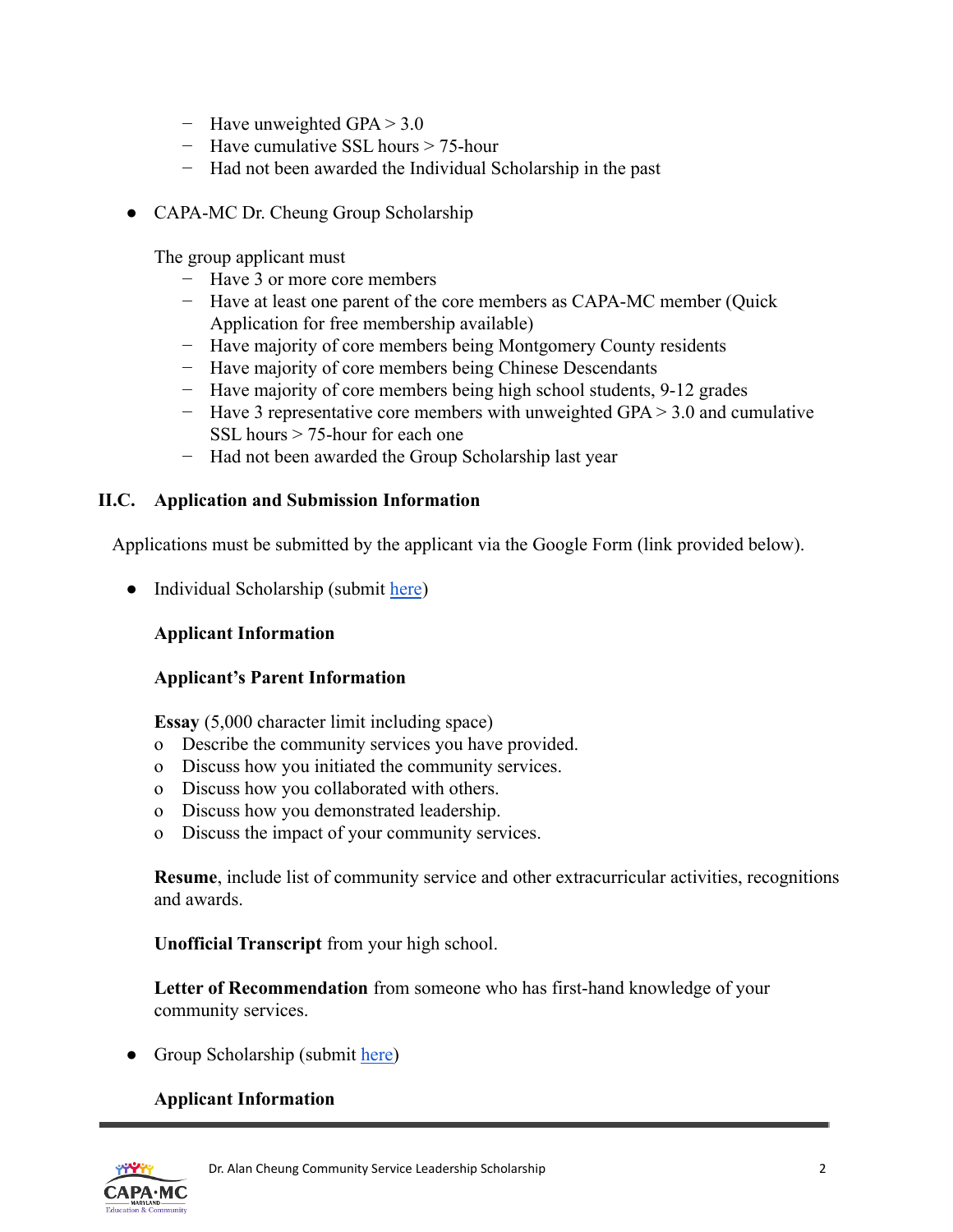### **Applicant's Parent Information**

**Essay** (5,000 character limit including space)

- o Describe the community services your group has provided.
- o Discuss how your group initiated the community services.
- o Discuss how your group members collaborated.
- o Discuss how your group members demonstrated leadership.
- o Discuss the impact of your group's community services.

**Resumes** of 3 representative members, include list of awards, extracurricular and community service activities.

**Unofficial Transcripts** of 3 representative members from high schools

**Core Member List** with information of Name, School, Grade, & Position at the group

**Letter of Recommendation** from someone who has first-hand knowledge of your group's community services.

### **II.D. Application Review Information**

Applications will be selected for award in a two-step process.

In the first step, applications will be evaluated by the following criteria based on the materials submitted.

- Initiative
- Collaboration
- Leadership
- Impact

In addition, the following factor will be considered.

● SSL hours

In the next step, applicants whose application receives top scores from the first step will be invited for a virtual interview. The applications will be further evaluated by the following criteria based on the interview conducted.

- Personal presentation
- Personal reflection
- Plan for the future

# **II.E. Award Information**